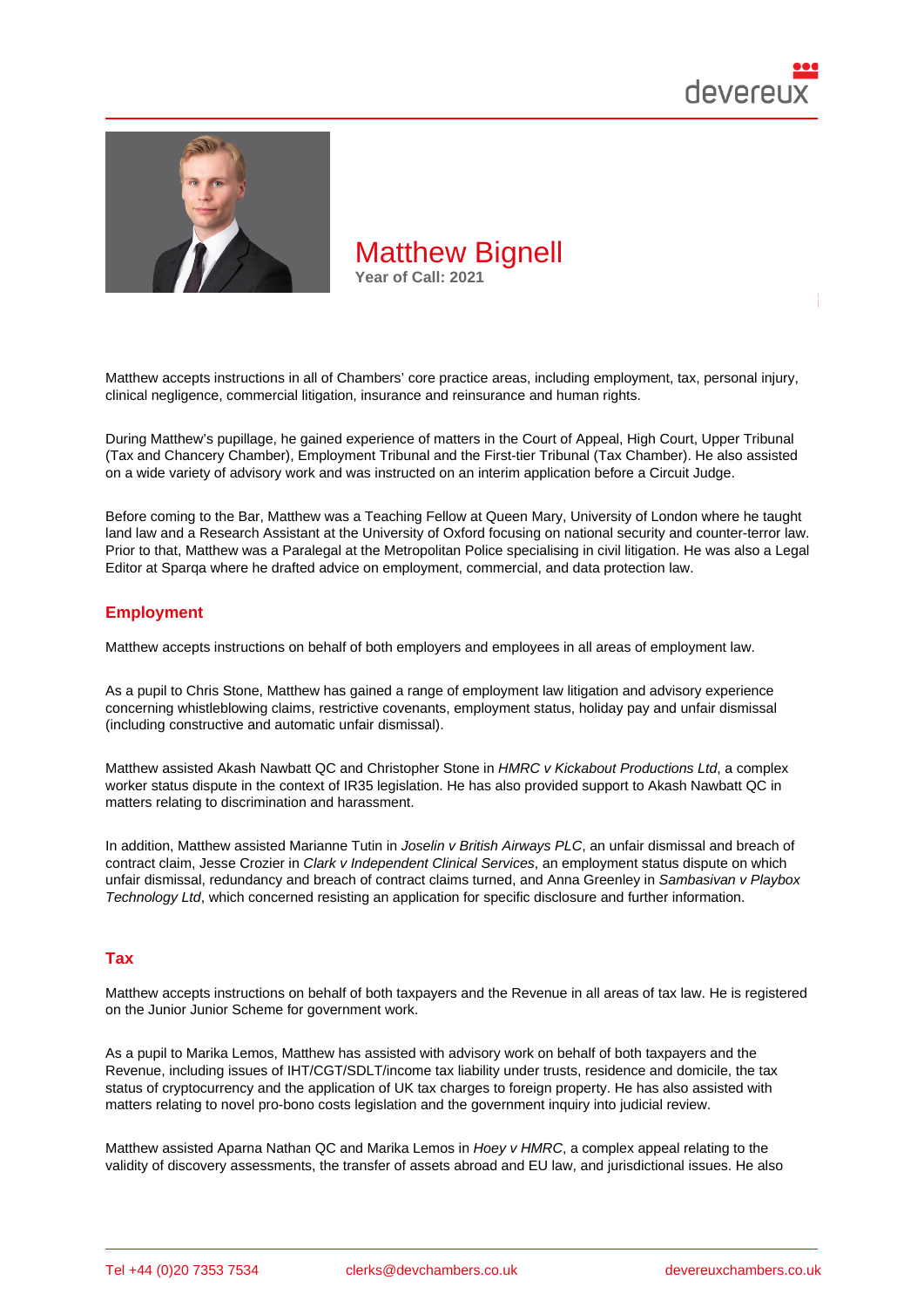provided support to Marika Lemos and Colm Kelly in Carter & Kennedy v HMRC, an appeal concerning SDLT schemes and the validity of discovery assessments, and to Marika Lemos in Mitchell v HMRC, which concerned resisting an application for permission to apply for judicial review in a high value dispute as to the validity of s 28B(4) TMA notice.

## Personal Injury

Matthew accepts instructions in all areas of personal injury and clinical negligence law.

As a pupil to Jonathan Butters and Stephen Cottrell, Matthew has gained litigation experience of clinical negligence, fatal accident, catastrophic injury, employers' liability, asbestosis, and road traffic accident claims. He has drafted pleadings and schedules of loss in a variety of matters, including high value claims.

Matthew has experience of assisting on a complex fatal accident trial in the High Court and a number of fast track personal injury claims. He also has experience of preliminary hearings, joint settlement meetings, and costs matters. He has provided support in assessing matters of liability and quantum in respect of road traffic accidents and accidents at work. He has assisted on advisory work relating to issues of causation, expert evidence, preaction disclosure, vulnerable witnesses and the issue of proceedings.

## Commercial Litigation and Disputes

Matthew accepts instructions in all areas of commercial law.

As a pupil to Chris Stone, Matthew has gained experience of a range of commercial law issues including the intention to create legal relations, the implication of terms into a high value contract, the significance of acknowledging a debt, and matters relating to conflict of laws.

#### Academic

LLB (Hons), University of Bristol – First Class Honours.

BCL, University of Oxford – Distinction.

BPTC, City Law School, University of London – Outstanding.

#### Awards and Scholarships

Gray's Inn: Bedingfield Scholarship.

City Law School, University of London: Postgraduate Scholarship.

Wadham College, University of Oxford: Award for Outstanding BCL Performance.

University of Oxford: Law Faculty Prize for Criminal Justice, Security, and Human Rights.

University of Bristol: Oxford University Press Prize.

#### Memberships and Associations

ELBA, COMBAR